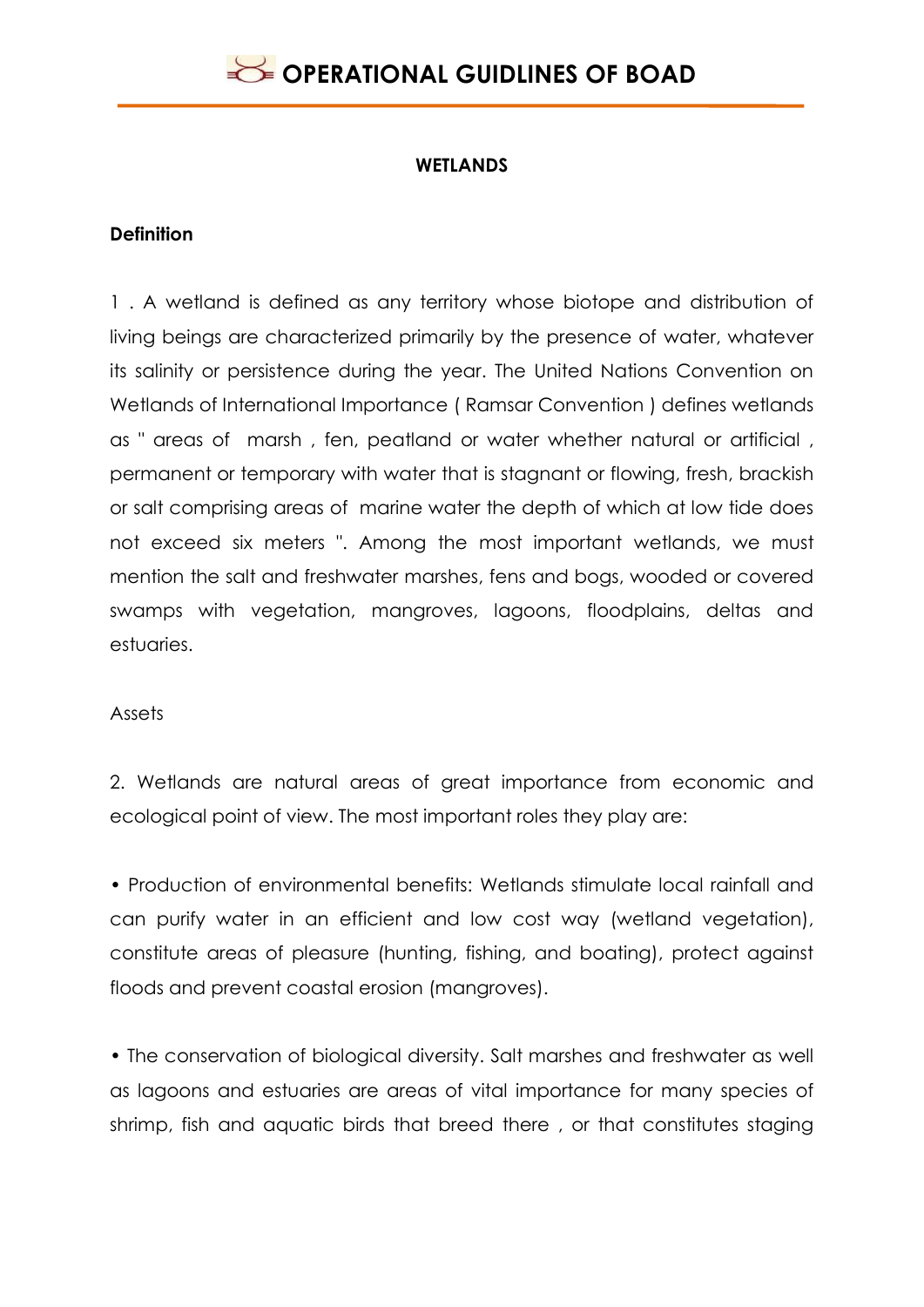areas during migration . All types of wetlands are may harbour unique plant and animal species.

• production of resources. Wetlands are among the most productive ecosystems in the world. Estuaries and tidal lagoons, particularly mangroves, are important nursery areas for many species of fish and shrimp, which are later caught offshore. Shallow waters are, in general, places rich in fishing resources, floodplains, areas of valuable pasture, and swamp forests, sources of valuable timber.

• social and cultural functions . By their high landscape quality, wetlands are places of relaxation, discovery and recreation.

It should be noted that they also play a key role in the institutional point of view. Fish, for example, do not respect national borders or travel long distances during migration periods. This means that the destruction or degradation of wetlands in a country can directly affect the biological resources of another country.

3. Yet, despite their importance, wetlands are everywhere threatened by the conversion to intensive agriculture or aquaculture, and by industrial development and hydrological changes caused by degradation or due to overuse.

Relevance to BOAD's investment

4 . The issue of the conservation of wetlands concerns a variety of projects, such as :

• projects that alter the hydrology of a wetland (roads or high dams, fight against floods, lowering of groundwater and irrigation and water systems;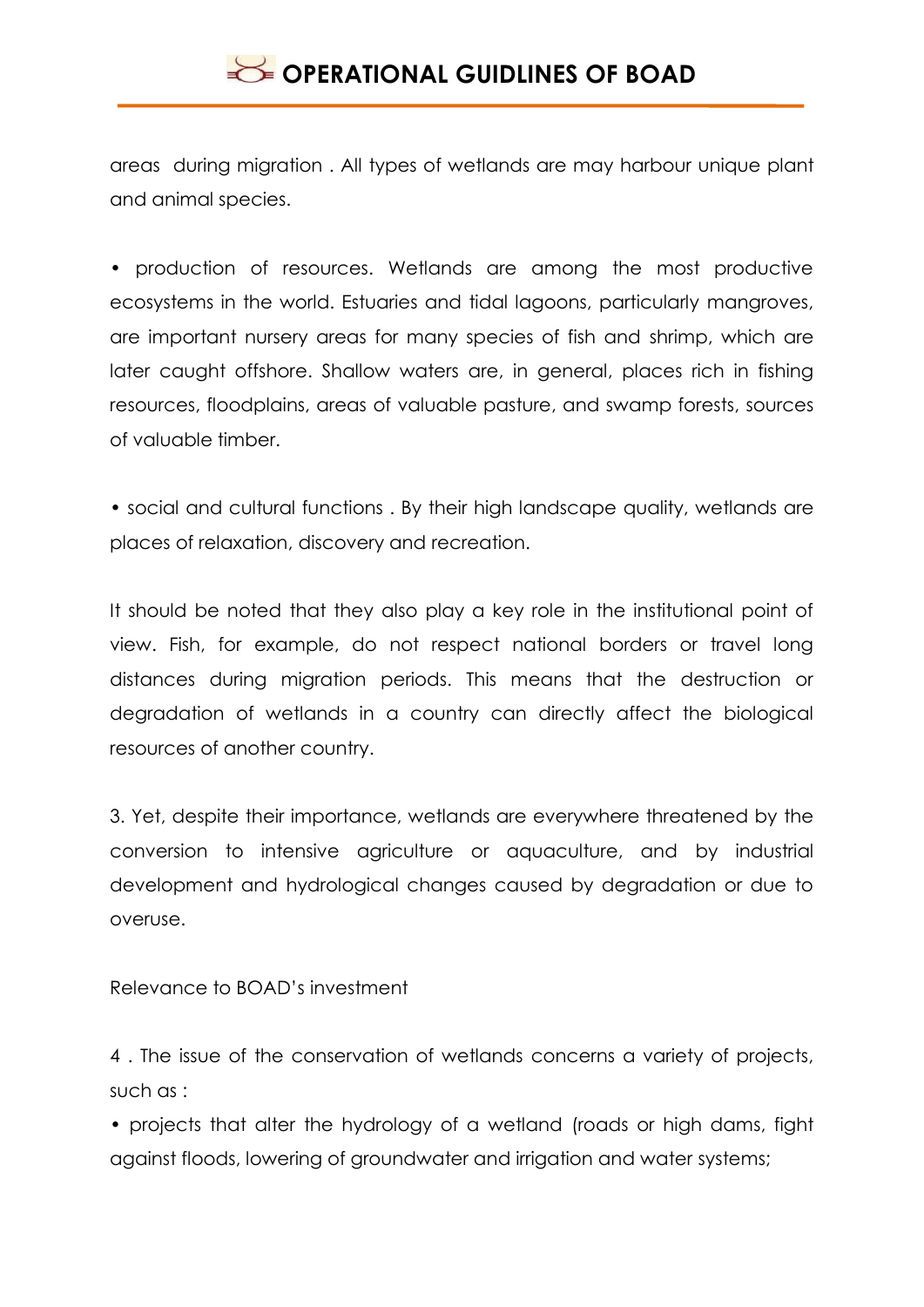• the conversion of wetlands for agricultural purposes , for port facilities, navigation projects and aquaculture ( mangroves that are intended to shrimp farming ) ;

• projects that do not directly affect wetlands but which disrupt its ecological conditions, by emitting pollutants, for example , introducing alien species ( aquaculture project) , by introducing human activities that will disrupt their physical condition , excluding projects that contribute to the formation of precipitation or sea rising level ;

• The watershed management company for other projects of an ecological nature.

#### Bank experience

5. BOAD experience in wetlands conservation and management was formed through the funding of a number of projects related to wetlands and where questions of management have played a key role.

BOAD principles, procedures and guidelines

5. BOAD procedures are supported by international measures such as the Ramsar Convention encouraging member countries including those of West Africa, to designate significant wetlands within their borders for a worldwide of areas valued for their biological characteristics or their scientific interest. However it is essential to remember that most wetlands perform essential functions, those "classified" or larger are not the only ones to consider when developing a project.

Guidelines for environmental impacts assessment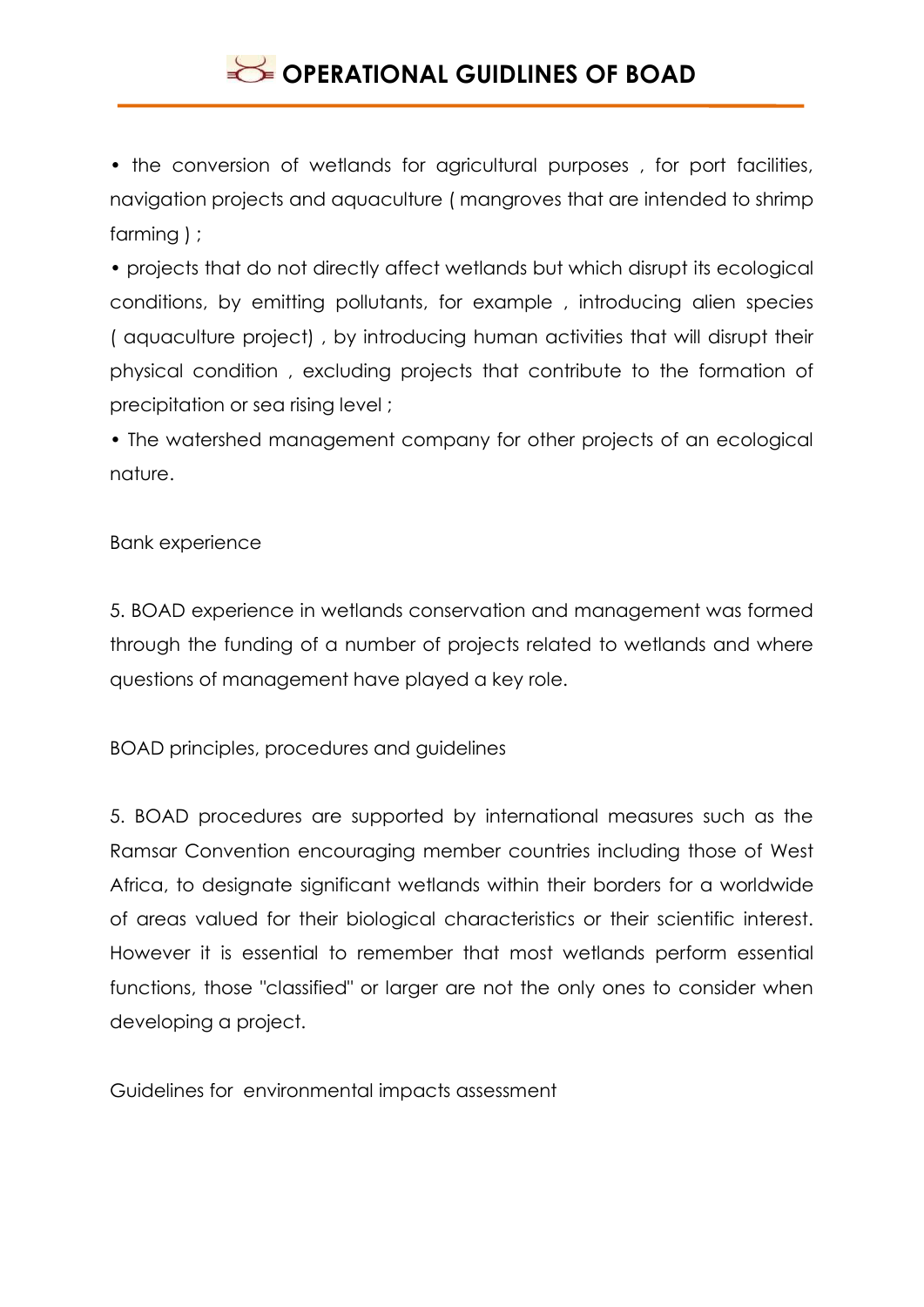6 . When a project is likely to affect a wetland, it will be necessary to ask the following questions:

• Is the wetland part of the Ramsar list ? (a list you can get from BOAD Department for Environment ) .

• Will the hydrology of the wetland be affected by changes?

• Will the project be a source of pollution, increase the level of nutrients or create physical disturbance of the wetland?

• Are there plans to convert all or a portion of the wetland?

• What is the socio -economic value of the wetland as it is currently? What could be the sustainable yield if better managed? What would be the replacement cost of the benefits and free resources that provides the wetland, in case it disappears?

• What existing institutions are or would be able to manage or protect wetlands and what are their capabilities and limitations?

• Are local people willing and able to adapt their traditional exploitation systems to changes that the project could lead to?

7. It will be appropriate, whether there are plans to convert wetlands for agricultural purposes, to incorporate into the economic analysis the opportunity costs that would represent their sustainable exploitation. Nevertheless, many of them consist of soils with acid is low and, therefore, not suitable for agricultural activities. Land drainage and exposure to air exacerbate the acidity, especially in the case of mangroves.

8 . It will be necessary to modify the design of a project that may have a significant impact on wetlands to avoid, curb or compensate the unavoidable impacts. The project may include one or the following options:

• choose other locations to avoid impacts to wetlands ;